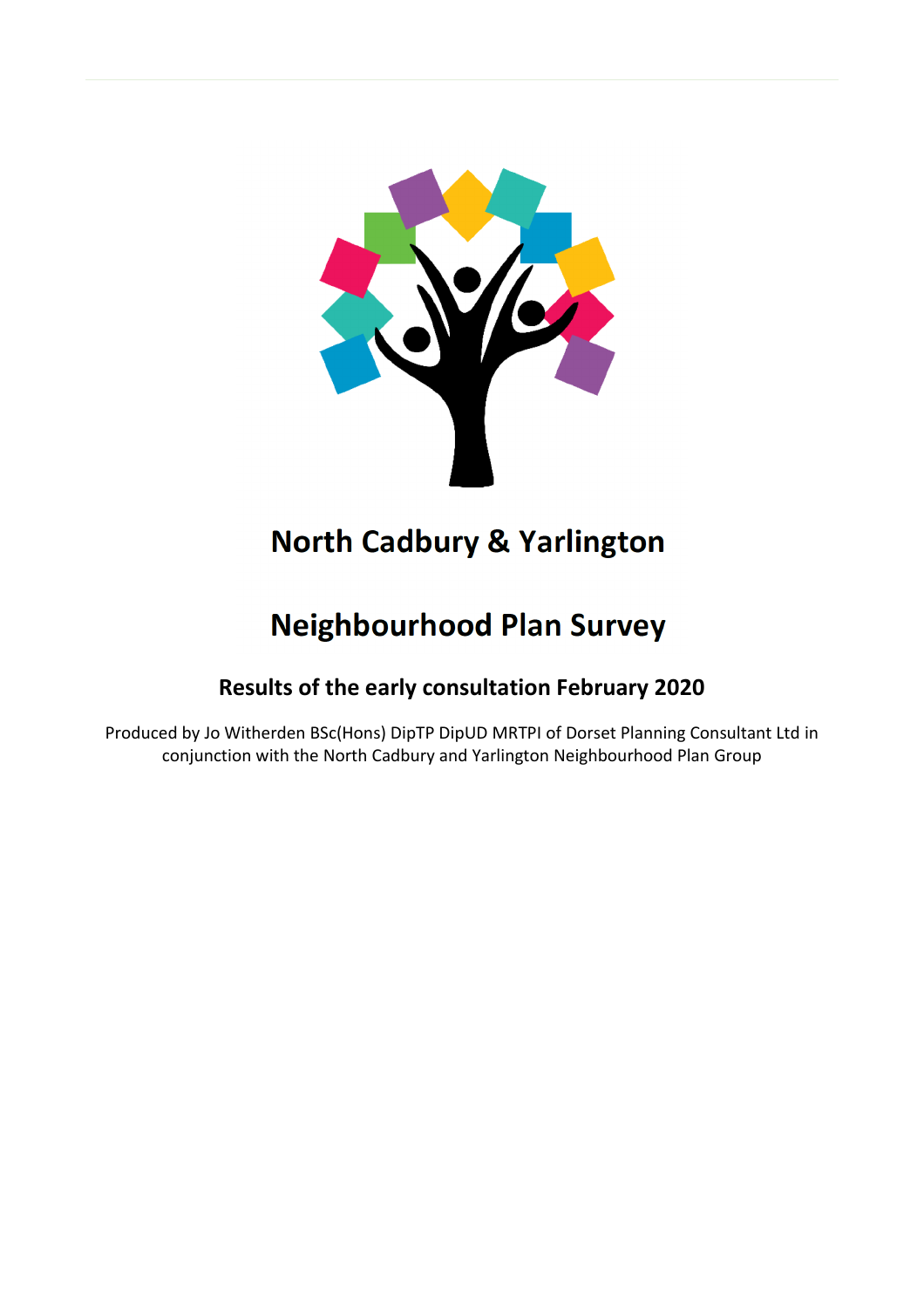# Summary of survey results

There was an excellent response rate to the survey, so a big thank you to everyone who took the time to complete it. This included people from Galhampton, North Cadbury, Woolston and Yarlington, from households with young children through to households with one or two elderly residents. Many respondents have lived here for at least 15 years and obviously know the area and its issues very well.

By far and away the main **FACTORS FOR COMING TO LIVE IN THE AREA** and remaining here are the character of the countryside and its peace and tranquillity. Many favourite local views and walks were identified, along with valued landscape features. Other important factors are the sense of community, proximity to work, the types of housing available and family connections to the area. Whilst many respondents could not think of **ANYTHING, THEY WOULD LIKE TO SEE CHANGE,** of those who did, a better bus service was the most common suggestion.

About one in five households indicated that their **HOUSING NEED** was likely to change in the next 5 to 10 years: the main requirement was for housing to buy on the open market, or alternatively, to build their own house. There is also a need for affordable home ownership.

There were mixed feelings about **HOW MUCH HOUSING SHOULD BE BUILT** in the future. The 'middle ground' would be about 40 – 60 new homes over 20 years. This is slightly below the number of homes currently being proposed by South Somerset District Council. There was no strong consensus on **WHERE THIS SHOULD BE**; if anything, the responses suggest that finding an acceptable site or sites will be critical in getting a plan accepted by residents. Architecture should be in keeping with the character of the area, and homes not 'crammed in': quite a few examples were provided of recent developments which respondents liked.

Most people do not work locally, but commute to locations outside the parish. Of those **BUSINESS OWNERS AND ENTREPRENEURS** living in the area and looking to relocate or start up a business here, most considered that they could be accommodated on the existing North Cadbury Business Park or its future expansion.

Some three-quarters of those responding expressed concerns about **TRAFFIC-RELATED ISSUES.** Speeding and on-street parking issues are the most common concerns.

**LOCAL COMMUNITY FACILITIES** are clearly important and valued by residents, with the North Cadbury Village Stores and local footpaths and bridleways of particular importance. Younger residents (aged 4 to 19) particularly value the local park / playing fields. The top two suggestions for **IMPROVED FACILITIES** were new school buildings and more footpaths / bridleways (with better maintenance), and for younger residents, cycle routes or a bike track would be popular.

Following the survey, a Call for Sites has been run, and this has identified a number of potential building sites that will be consulted on later this year. In addition, separate Business and Facilities surveys were carried out in March/April, which are being analysed. We will let you know the results of these shortly. We are putting in a bid for more Government grant to help cover the costs of this project over the coming year. This will include at least two more rounds of consultation. Residents' participation is vital and valued at every stage.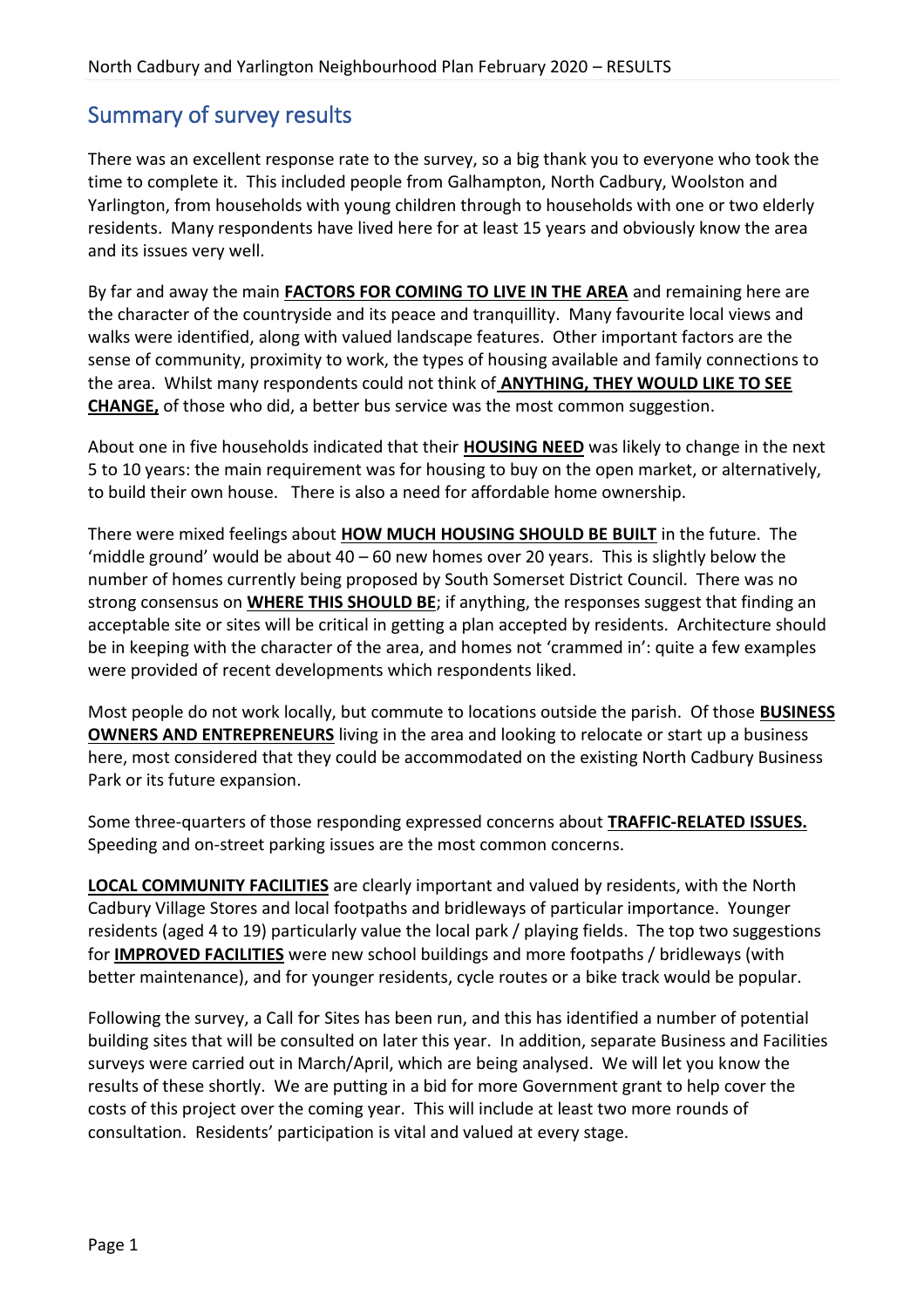# How the consultation was run

## Sending out the surveys

Some 481 household surveys were delivered around 10 February 2020 to all houses in the North Cadbury and Yarlington Parish. Villagers could respond by filling in the questionnaire and returning it to various locations around the area (in North Cadbury: the Village Stores or the Primary School; in Galhampton: Galhampton Church; and in Yarlington: the Stag's Head Inn or 'Roselea'), or filling it in online via a dedicated link hosted by Survey Monkey. A telephone helpline was also advertised on the survey in case anyone needed help completing the form. The closing date was 28 February. The consultation was advertised through posters and on the local community website (Nextdoor) and the Neighbourhood Plan website.

There was an exceptionally good response rate to the survey, so thank you to all those involved. Some 277 questionnaire forms were completed. This means there were responses from over half (about 58%) of the population, providing a particularly good sample size of opinions and evidence base for a plan.

The anonymous data from the household responses were forwarded to the consultants undertaking the Housing Needs Assessment for the Neighbourhood Plan area.

#### Who responded?

The numbers of returned questionnaires broadly reflected the sizes of the various settlements within the Neighbourhood Plan area, with the majority of responses from North Cadbury, followed by Galhampton.

The information on household location made it possible to analyse the responses by area in order to check for any meaningful differences in either needs or opinions across the parish which



may need to be considered in formulating the plan. This ensures that the views of the different populations in the area are not overlooked due to their lower levels of representation in the survey. There was a good response rate across all areas.

|               | <b>Surveys</b> | Households (estimate) | % return |
|---------------|----------------|-----------------------|----------|
| Galhampton    | 88             | 158                   | 56%      |
| North Cadbury | 134            | 212                   | 63%      |
| Woolston      | 31             | 50                    | 62%      |
| Yarlington    | 18             | 48                    | 38%      |

*NB a further 6 surveys (of 13 distributed) were coded under 'other' (i.e. not relating to any settlement)*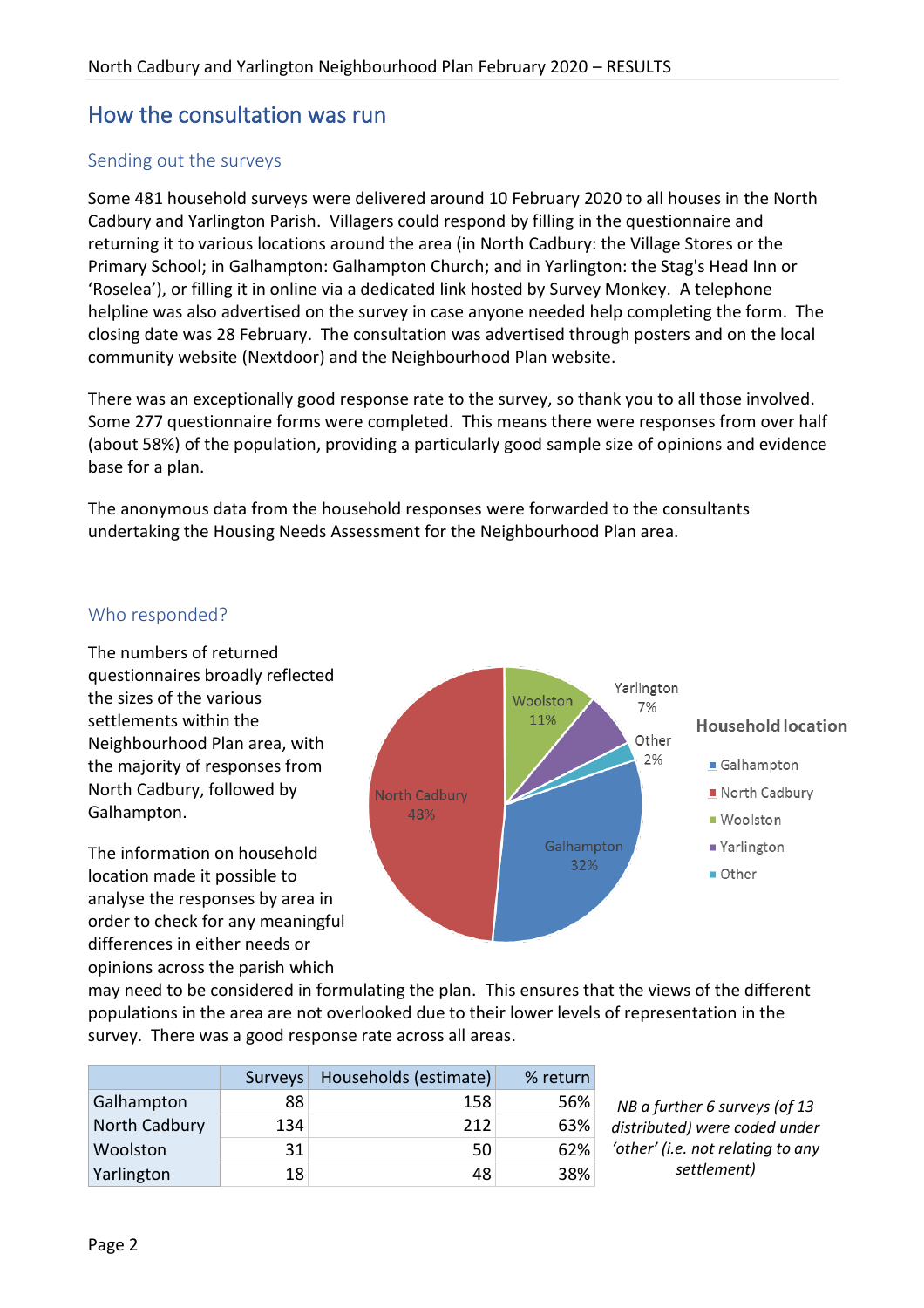The data collected included the number and age of all household members. The total number of people in the households that responded to the survey was 650, giving an average household size of 2.4 persons.

The age profile of the returns was compared with the 2011 Census data for the area. This showed a slightly lower response rate from households with middle-aged occupants (aged 35 – 49) and children and young adults (up to 19 years of age) than would have been expected based on the Census data, and slightly more responses from older residents (aged 65 or over). This is probably in part due to the self-selecting nature of the sample but could also be reflective of a slight shift in the demographic profile.

Looking at the differences in age profiles by settlement, there was a significantly higher proportion of older occupants in the smaller settlements outside of North Cadbury (typically representing between 45 – 50% of those



populations, compared to about 33% in North Cadbury). The proportion of children and young adults (up to 19 years of age) in North Cadbury was closely aligned with the South Somerset average of about 20%.

Households were also categorised by type, depending on the number, age and economic activity of the occupants, identifying in particular pensioner-only households (these made up just over 40% of the survey responses), households with children and young adults (about 20% of all responses), and households with economically active adults and no dependent children (just over 25% of responses). These data could be used to check whether particular groups had different needs or opinions which need to be considered in formulating in the Plan.

About half of those responding (51%) had lived in the parish for at least 15 years. It is therefore clear that many of the respondents would be likely to know the area and local issues well.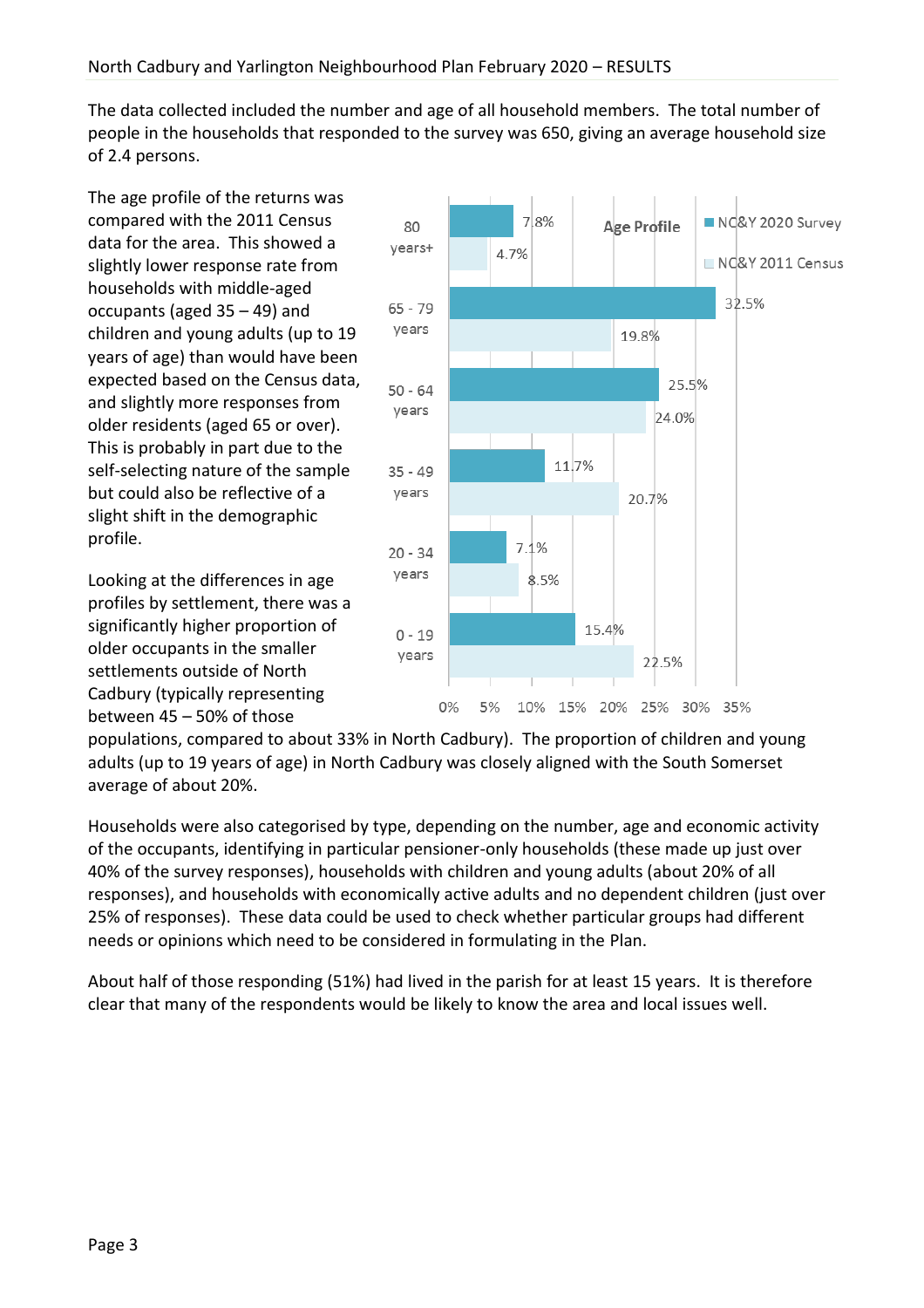# Main Findings

## What draws people to live in the area?

The survey asked what it was that made people choose to live in this area, and what is it about the area that they enjoy or value most now. This was a multiple-choice question (with respondents encouraged to tick up to three factors under each question), with an open response to capture ideas that had not been included. By far and away the main factor for coming to live in the area, chosen by about two-thirds (64%) of respondents, is the character of the countryside. Other important factors are the sense of community, proximity to work, the types of housing available, and just over a quarter (26%) had a family connection or had been born here. Local facilities are more relevant for those locating to North Cadbury (mentioned by about a fifth of North Cadbury residents) and the sense of community is particularly referenced by those living in Yarlington.

A very similar response was given for what people enjoy and value the most now, with the area's rural character (the villages and countryside) again at the top of the list, alongside peace and tranquillity, and perhaps greater emphasis placed on the sense of community which they have found since moving to the area. At face value less importance is given to convenience for work; however this in part reflects the age profile of the respondents, many of whom have retired. Nevertheless, this is important to about a third (32%) of economically active households, on a par with good road links and local facilities. Similarly, the good local schools are of particular importance to about two-fifths (38%) of households with children.

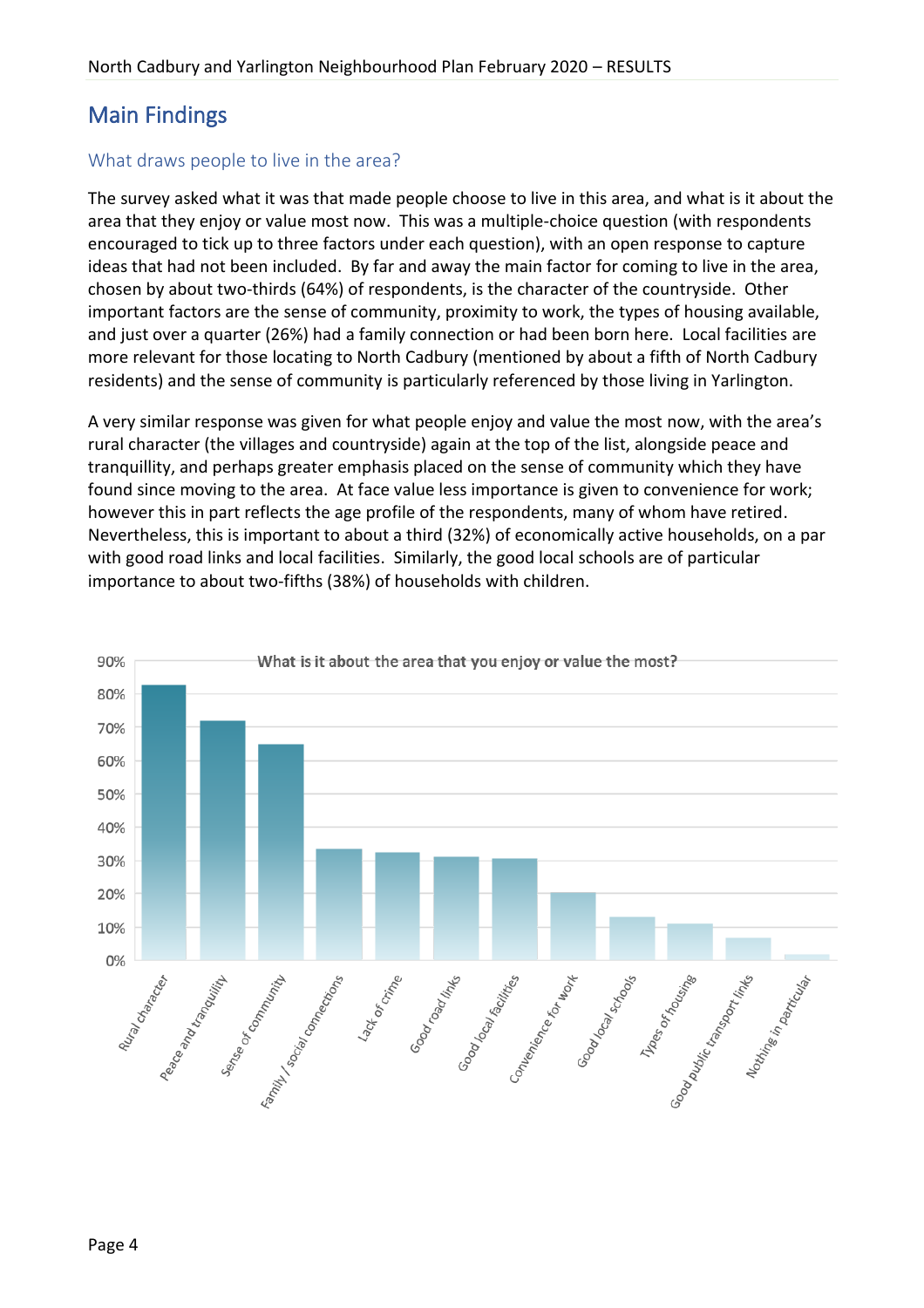The following question looked at priorities for changes to improve the area. The question was open, giving respondents the opportunity to say exactly what they felt. Not everyone answered this question, with a significant number doing so simply to say that they did not feel anything needed to change. However, the most common suggestion concerned a better bus service, which was mentioned by about 1 in 10 of all respondents. Other suggestions included better pubs, road safety (traffic speed, road maintenance and parking), more affordable housing, better broadband, and improved footpaths and youth facilities.

It was also clear that the current bus service is rarely used. Just 8% of respondents said that they use it regularly to go shopping, and 3% for travel to school / college. Nobody uses it regularly to commute to work. The main suggestions around improved bus services centre on having more frequent



buses, including running until 9.30 in the evenings to tie in with the Castle Cary trains. There were also suggestions for better / safer bus stops (outside the Orchard pub on the A359; bus to come through Galhampton village).



# Household types and housing stock

The mix of house types (based on responses) showed the most common house type to be detached homes (57%), with about a quarter either semi-detached or terraced homes (24%) and about one in six (17%) bungalows. Responses from people living in

flats and apartments or other house types (such as park homes) accounted for only 1% of returned surveys. This is broadly reflective of the results shown in the 2011 Census. The Census, whilst it does not differentiate between houses and bungalows, does show the predominance of detached homes and very few terraced homes or flats or apartments, accounting for less than 7% and 2% of the housing stock respectively.

The proportion of responses from people living in bungalows was slightly higher in Galhampton (22% of their responses), and the proportion from detached homes was higher in Woolston and Yarlington, where there were very few responses from people living in bungalows.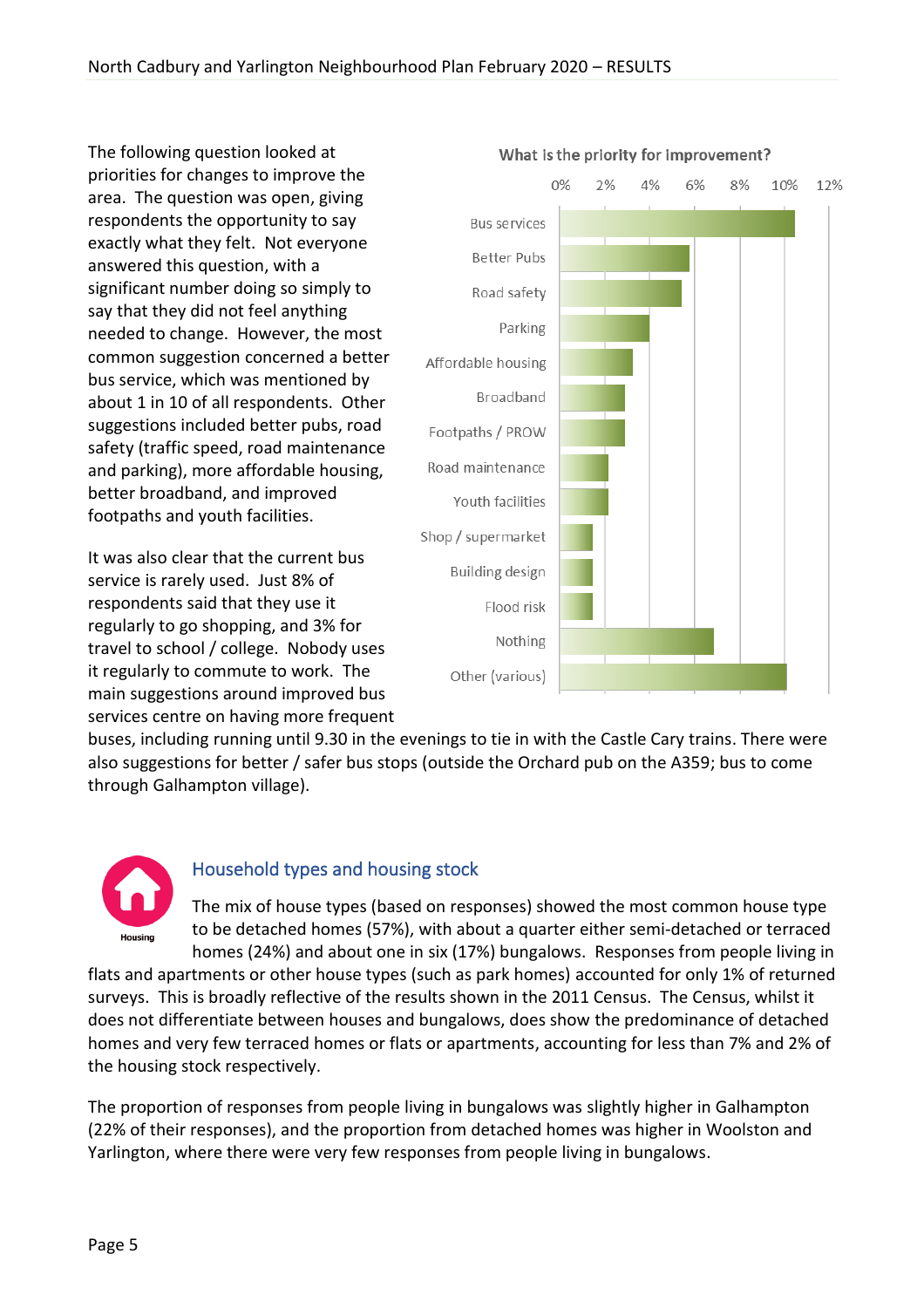Analysing the results by household type shows that older households are more likely to opt to live in a bungalow than younger households (bungalows accounted for 23% of pensioners' house types), with far fewer households (13%) of only working age adults, and very few families with dependent children (5%) living in bungalows.

The average number of bedrooms in each dwelling was 3.5. This reflects the 2011 Census findings, where the average number of bedrooms was 3.3. However, there was a higher proportion of responses from people living in 4 bedroom homes than suggested by the Census (37% compared to 25%), but this may in part be due to the selective nature of the sample. The responses from Woolston were dominated by people living in larger 4- or 5 bedroom homes (accounting for 69% of responses from that area). Only 2% of the responses were



from 1-bedroom homes, which reflects the lack of such homes in the area, with none in Yarlington or Woolston.

The average number of people in each dwelling was about 2.4 (ranging between 2.2 in Galhampton and 2.5 in North Cadbury). Again, this is remarkably similar to the findings of the 2011 Census.

About 1 in 8 (13%) of the responses were from oneperson households. The 2011 Census indicates that the actual proportion of dwellings occupied by one person is likely to be about 27%, which suggests that either these household types may have been less inclined to respond to the survey or potentially are finding it more difficult to buy homes in the area. About 1 in 20 (4%) had 5 or more occupants.



Whilst the smaller households (with one or two people) tend to occupy dwellings with fewer bedrooms, most homes are 'under-occupied', having more bedrooms than generally required (i.e. with one or more spare bedrooms). Over a quarter (29%) of 1-person households, and more than a half (54%) of 2-person households have 4 or more bedrooms. Larger households (4 or more people) are generally occupying homes with at least three bedrooms.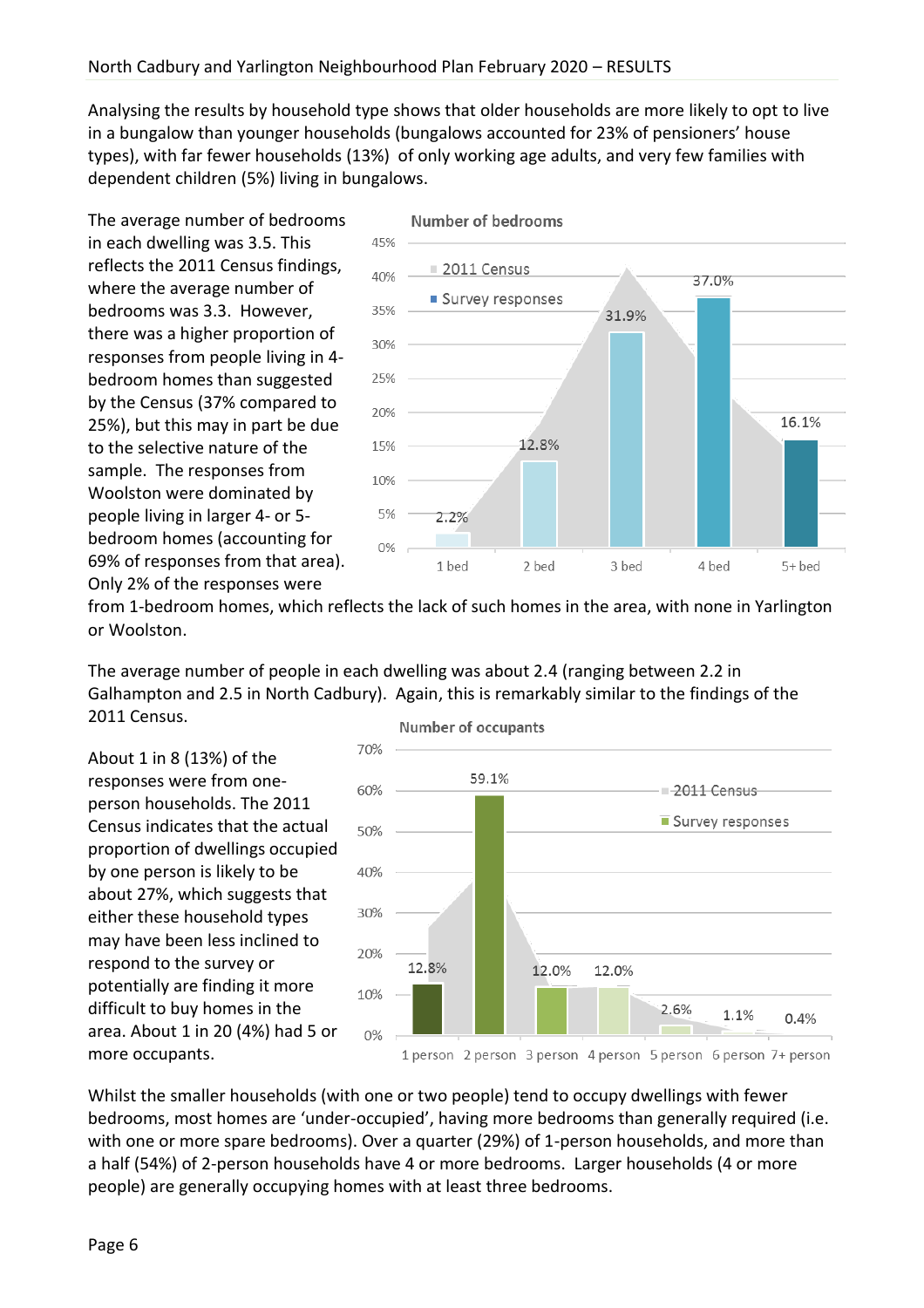*Table showing the typical house sizes occupied by different households (1 person, 2 person, 3 person and 4 or more people in a single home) – the darker shading indicates the most common combinations.*

|            | 1 bed | 2 bed | 3 bed | 4 bed | 5 or more |
|------------|-------|-------|-------|-------|-----------|
| 1 person   | 8.6%  | 25.7% | 37.1% | 22.9% | 5.7%      |
| 2 persons  | 1.3%  | 14.6% | 29.7% | 39.9% | 14.6%     |
| 3 persons  | 3.0%  | 3.0%  | 39.4% | 36.4% | 18.2%     |
| 4+ persons | 0.0%  | 0.0%  | 29.5% | 40.9% | 29.5%     |

There is a high degree of home ownership in the area, with 86% of households who responded owning their homes (with or without a mortgage), and about 1 in 7 (14%) renting, primarily on the open market. The degree of home ownership is higher in 'older' households (i.e. pensioners). The 2011 Census shows 75% of the housing stock across the area as being owned, so it may be that there were comparatively fewer responses to the survey from households that rent.

# Further housing needs and development

About a fifth (21%) of respondents indicated that their housing need was likely to change in the next 5 to 10 years. This figure was higher (at around 27%) from households with dependent children.

For those indicating that their housing need was likely to change, the main requirement was for housing to buy on the open market (in particular  $1 - 2$  bedroom bungalows, and  $3 - 4$  bedroom family homes), or alternatively to build their own house. A need was also identified for discounted sale / affordable home ownership.

The survey asked how much housing people felt was needed in their village. Whilst a significant proportion (onefifth) of all respondents wanted very limited growth, about a quarter felt that the number was not important as long as the sites were acceptable. The 'middle ground' that is likely to be acceptable to



most residents would be about  $40 - 60$  new homes over 20 years. This is slightly below the number of homes currently being proposed by South Somerset District Council.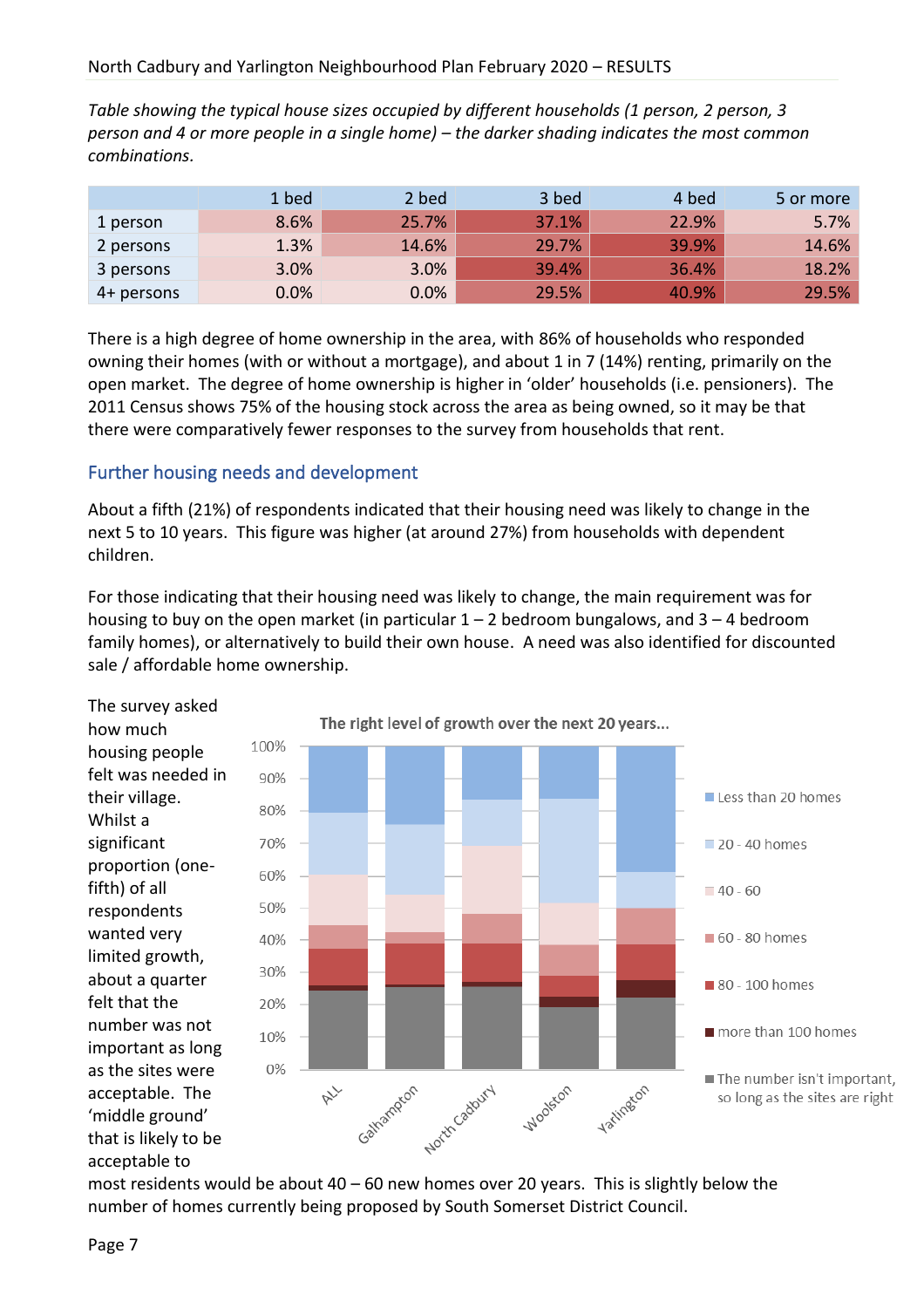The number of homes suggested did not vary significantly based on where the respondent lived, or particularly by household type. If anything, households with children favoured slightly less development.

The survey also asked where this housing could be built. Four options were proposed:

1. it did not matter

development was as long as the sites chosen

are acceptable (i.e. 'don't mind');

where the



The right locations for development...

2. to concentrate the development in North Cadbury (considered by South Somerset District Council to be the most appropriate location for development);

3. to focus on North Cadbury but also allow some development in Galhampton, the second largest settlement.

4. a wider distribution to include limited development in the smaller settlements of Yarlington and Woolston. The favoured option is to consider all of the settlements, subject to finding appropriate sites. Those living in North Cadbury are less keen to see their village as the only focus for growth, whilst a significant number of those living in Woolston and Yarlington are similarly less keen to see development in their areas. It certainly suggests that finding an acceptable site or sites will be critical in getting a Plan accepted by local residents.

Suggestions for specific locations in the parish which might be suitable for new development are included in Appendix 1.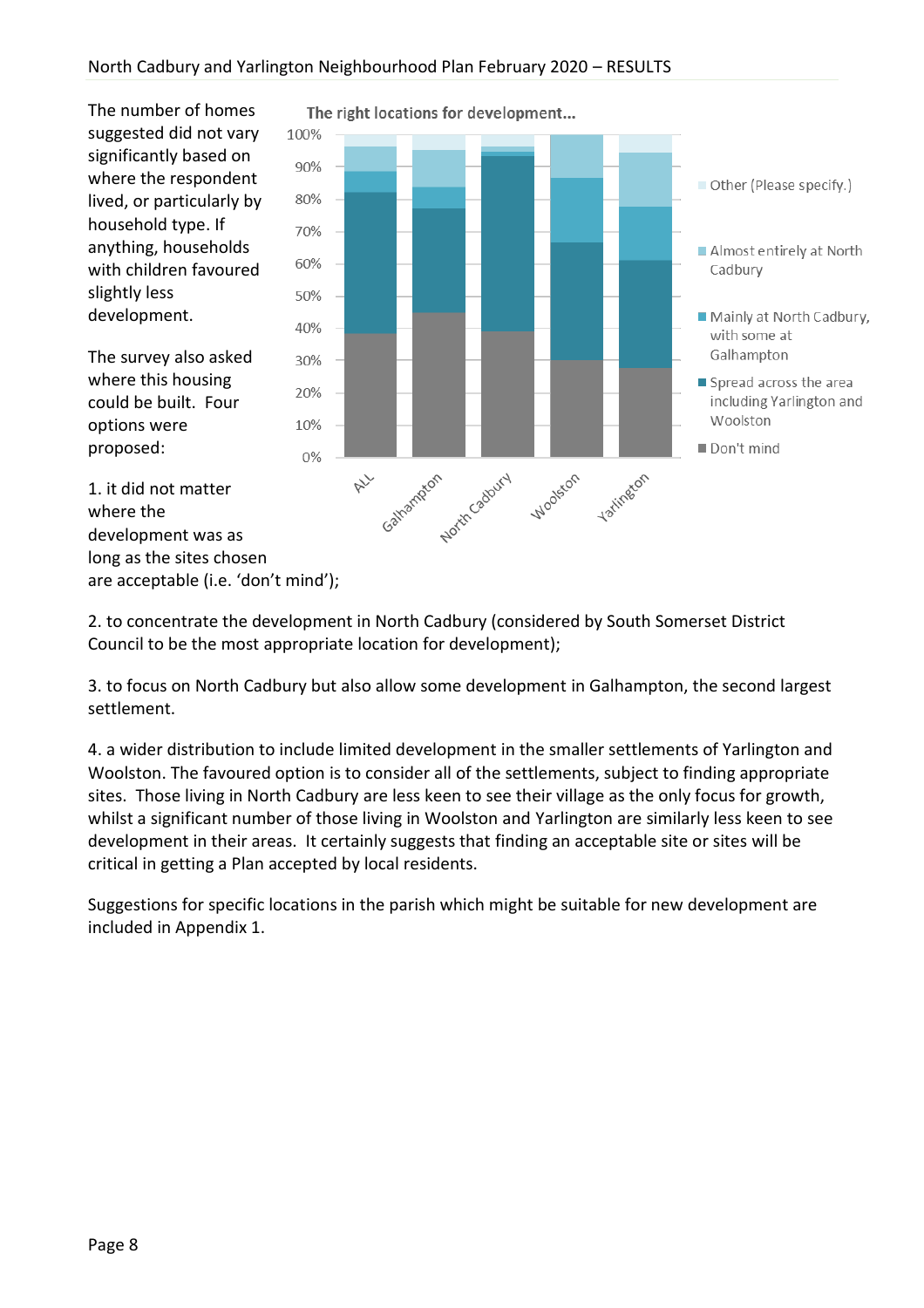

# Where people work

About 2 in 5 people (40%) in the survey were in some form of paid work. About twothirds (65%) worked away

from home, in locations outside the parish. About 1 in 5 (21%) of working people worked from home; the rest (15%) work locally in the North Cadbury and Yarlington area. This is broadly the same as suggested in the 2011 Census data for the area, which showed 22% of the active working population working from home, and about 15% of the workforce regularly commuting to work within 5km of home.

The survey asked whether anyone in the household would be looking to buy or rent



business premises in the parish in the foreseeable future. Ten people said yes: of these, 4 run existing businesses in the parish and are looking to expand, 4 are looking to start up a new business, and 2 want to relocate a business from outside the area closer to home. The needs vary considerably but the majority consider that they could be accommodated on the existing Cadbury Business Park or its future expansion.

|                                    | The type of business The size of premises<br>you hope to acquire | Does it need to be<br>local to this area? | <b>Would Cadbury</b><br><b>Business Park</b><br>be an option? | Number of<br>employees  |
|------------------------------------|------------------------------------------------------------------|-------------------------------------------|---------------------------------------------------------------|-------------------------|
| Antiques retail                    | To be confirmed                                                  | Not necessary.                            | Yes                                                           | Sole trader             |
| Carpentry                          | Approx. 600 sq. ft<br>(55m <sup>2</sup> )                        | Not necessary.                            | Yes                                                           | Sole trader             |
| Catering and food<br>manufacturing | To be confirmed                                                  | Not necessary.                            | Yes                                                           | 10 or more<br>employees |
| Children's shop                    | Small shop unit                                                  | Reasonably<br>important                   | Yes                                                           | $1 - 9$<br>employees    |
| Event service                      | Approx. 500 sq. ft<br>(45m <sup>2</sup> )                        | Reasonably<br>important                   | Yes                                                           | Sole trader             |
| Farm produce sales                 | Already acquired                                                 | Essential.                                | Yes                                                           | 10 or more<br>employees |
| Food manufacturing                 | At least 10,000 sq. ft<br>$(1,000-1,500m2)$                      | Not necessary.                            | Yes                                                           | $1 - 9$<br>employees    |
| Private health care                | Small unit (approx.<br>120 sq. ft)                               | Not necessary.                            | Yes                                                           | Sole trader             |
| Retail                             | 10,000 sq. ft<br>$(1,000m^2)$                                    | Reasonably<br>important                   | No                                                            | $1 - 9$<br>employees    |
| Tourism                            | To be confirmed                                                  | Essential.                                | No                                                            | $1 - 9$<br>employees    |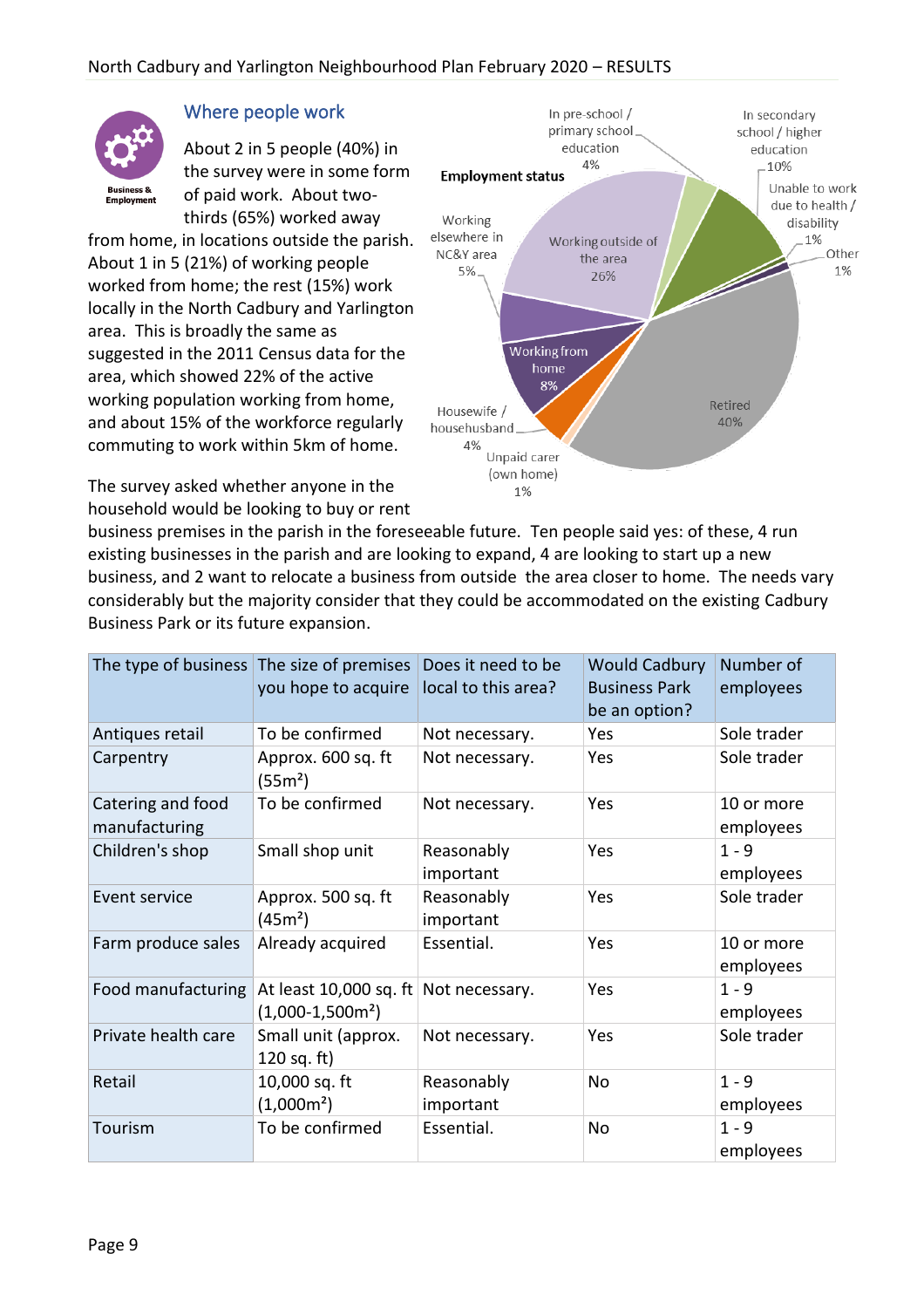

## Getting around

Residents were asked to indicate the extent to which road safety

issues (linked to speeding, dangerous junctions / bends, and parking) caused concern. Three-quarters (75%) of respondents expressed concerns about traffic- related issues.





in Galhampton (identified as a significant concern by 54% of respondents), with those living in North Cadbury giving almost equal mention to on-street parking issues (identified as a significant concern by 32% of respondents).

Cary Road in North Cadbury (particularly the area around the school) and the A359 (particularly the Three Ashes junction at North Town and the Long Street junction at Galhampton) were highlighted by respondents. Problems with the size and speed of agricultural traffic / deliveries were mentioned by a significant number of Yarlington respondents.

By and large, respondents appear to have enough parking at their home locations, with the average numbers of cars and vans parked at home being 2.0, and most homes having 3.2 parking spaces available on average. Just under 10% of dwellings have fewer spaces than they normally have cars or vans parked.

The current South Somerset Parking Standards categorise Cary Ward (which covers much of the Neighbourhood Plan area) as Zone B (an area with a population in excess of 3,000 people including market towns), which means the current standards would require between 1.5 to 3 spaces per dwelling depending on property size, plus an allowance for visitor parking. Whilst car ownership levels appear to be higher than the data on which the parking standards were based, it would still appear necessary to provide some headroom to deal with residential parking requirements.

| No. of   | County standards (Zone B) | 2011 Car ownership (Cary ward) | Actual 2020   |
|----------|---------------------------|--------------------------------|---------------|
| bedrooms |                           | 0.7 cars per person            | car ownership |
|          | 1.5 spaces                | 0.9                            | 1.3           |
|          | 2 spaces                  | 1.2                            | 1.5           |
| 3        | 2.5 spaces                | 1.6                            | 1.8           |
| 4+       | 3 spaces                  | 1.9                            | 2.3           |
|          | Plus visitor parking      |                                |               |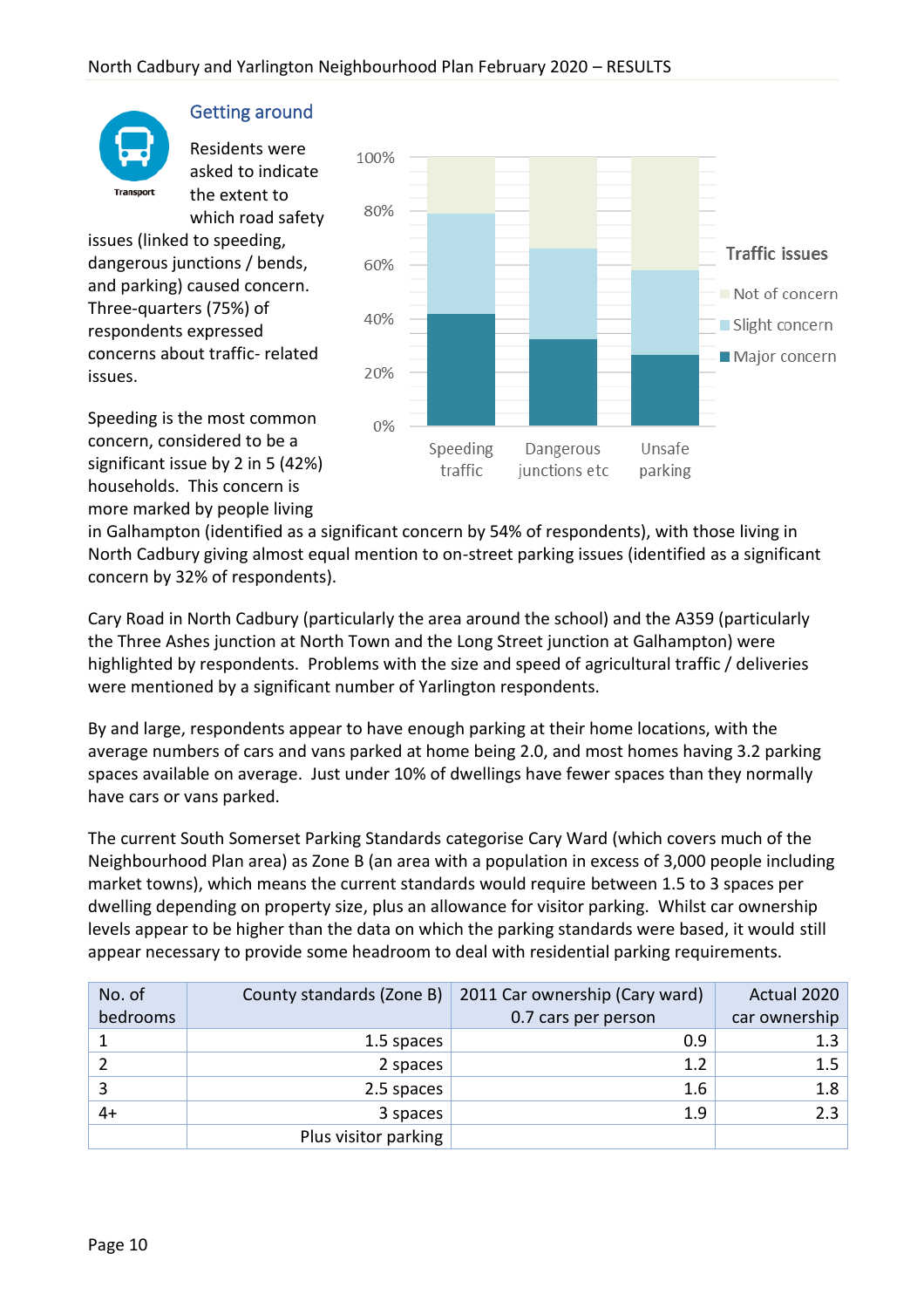

## Community Facilities

Local community facilities are clearly important to and valued by residents. Nearly all the facilities listed were considered as 'particularly important' by the majority of respondents, with the North Cadbury Village Stores and local footpaths and

bridleways particularly important. Yarlington Village Hall was omitted from the printed copy of the questionnaire in error but was included in the online version. Although the response rate was lower (with 56 as opposed to about 270 responses) the data for that facility indicate that it is considered to be an important facility.





0% 10% 20% 30% 40% 50% 60% 70% 80% 90% 100%

Whilst a couple of the local pubs were less highly rated overall (although at least a third of respondents considered the facilities to be either reasonably or very important), the degree of importance did depend on the respondents' location. For example, whilst overall the Catash Inn was rated as 'very important' by 41% of all respondents, some 50% of those living in North Cadbury rated that facility as 'very important' (and possible improvements to the pub were also suggested). The difference is even more striking in respect of the Stag's Head Inn in Yarlington, with 94% of Yarlington residents considering their local pub to be 'important' (compared to 40% of total respondents). Similarly, Galhampton Country Store was most highly rated by Galhampton residents (58% considering that facility to be 'very important').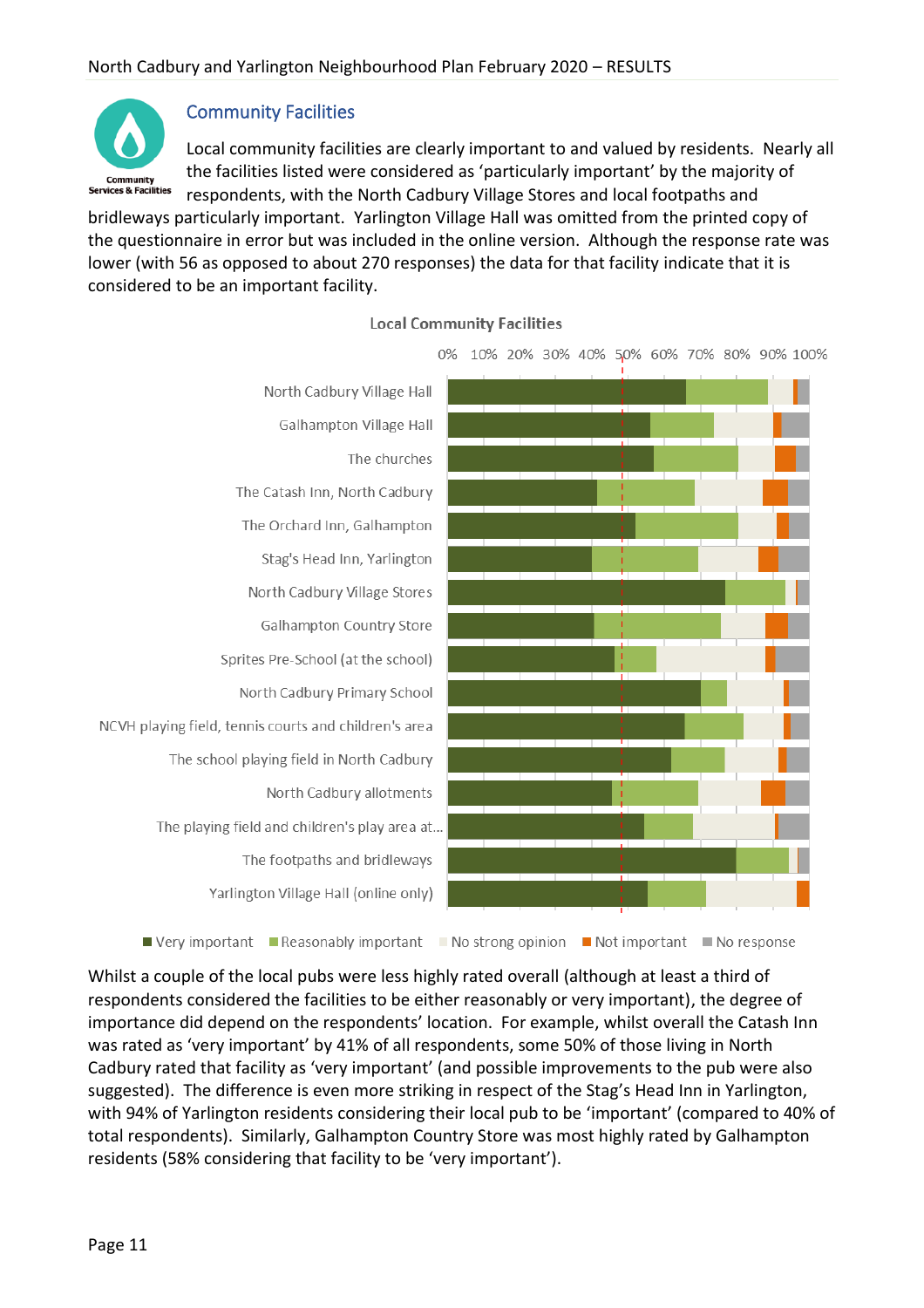North Cadbury Primary School and Pre-School are particularly important for families with children, with around 70% rating each of these facilities as very important. Taking local variations into account, there is clear evidence that all the facilities are considered to be very important to the communities in the plan area.

About 230 households responded to the question on priorities for improvements to facilities. Several suggestions were given (based on matters raised through earlier consultations and meetings) and the question also provided for other responses.

| Top priorities for improvements to facilities   |     |       |
|-------------------------------------------------|-----|-------|
| New school buildings (replacing temporary)      | 113 | 48.9% |
| More footpaths / bridleways                     | 102 | 44.2% |
| Other open spaces for sports and leisure        | 73  | 31.6% |
| Better facilities at North Cadbury Village Hall |     | 25.1% |
| All weather sports pitch                        | 34  | 14.7% |
| Better facilities at Galhampton Village Hall    | 12  | 5.2%  |
| Other (open ended response)                     | 62  | 26.8% |

Of the options suggested, the top two, supported by nearly half of those responding, were new school buildings (replacing the temporary ones) and more footpaths / bridleways. Several respondents also emphasised the need for better maintenance of the rights of way network.

There was a relatively low level of support for an all-weather sports pitch (a project identified in the Parish Plan), and there was also little support for improvements to Galhampton Village Hall (probably due to recent improvements). The need for a new floor in North Cadbury Village Hall was mentioned by several respondents, along with improvements to the children's play area.

Whilst other suggestions were put forward (for example, youth club, wildlife area, communal recycling facility) none was mentioned by more than a handful of people. The need for better parking provision was also mentioned in relation to several of the projects.

Our younger residents (aged 4 to 19) indicated that the places and activities that they enjoy the most are going to the local park / playing fields (55%) walking (41%), and activities in the village halls (32%). Cycling and going to the local pub were also mentioned in 20% of responses. Their ideas for improvements, mentioned by more than one household, include:

- − cycle routes / cycle paths / bike track (x6 responses)
- − skate park (x5 responses)
- − football pitch / football goals (x4 responses)
- − a cafe / youth centre to meet friends (x3 responses)
- − better play equipment in North Cadbury park (x2 responses)
- − basketball court (x2 responses)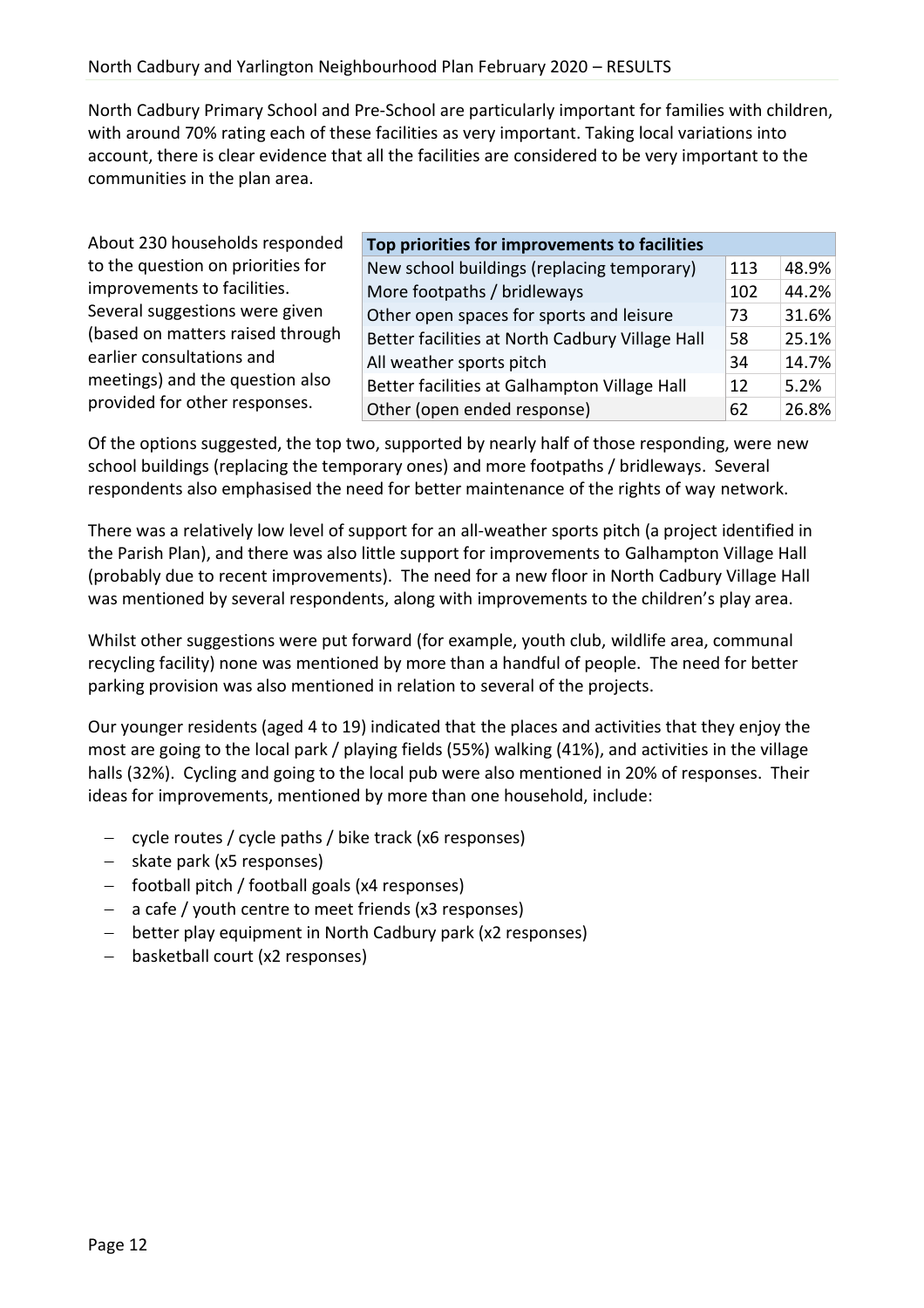

#### Character and Environment

The character of the countryside is clearly valued by the majority of local residents and was the main reason for people locating to this area.



#### **Local Landscape Characteristics**

The key local landscape characteristics, as identified from the landscape character appraisals for the general area, were listed to see which, if any, residents felt were important to them. Most of the features are highly valued by more than two-thirds of residents. The least valued (but still considered to be of value by more than 4 out of 5 respondents) were the old drove roads / sunken lanes and low stone boundary walls.

Respondents were also asked to identify anything that might have been missed from the list. Mature oaks and other ancient trees (particularly along roadsides and stream corridors) were mentioned by several respondents, together with the local churches, and the quiet nature of many of the rural lanes that are used for walking.

In addition, residents were asked whether there were any local green spaces that they particularly valued: the responses are listed in Appendix 2. The most popular areas included the playing fields in the various settlements, several lanes and tracks and the apple orchards. These can be assessed to see if they meet the necessary criteria for Local Green Space designation. Cadbury Castle was also mentioned by a significant number of respondents but lies outside the Plan area.

Similarly, the most important local walks and views were given, that can be used to form the basis of an assessment of such features. A summary of the responses can be found in Appendix 3, but the areas mentioned by most respondents were: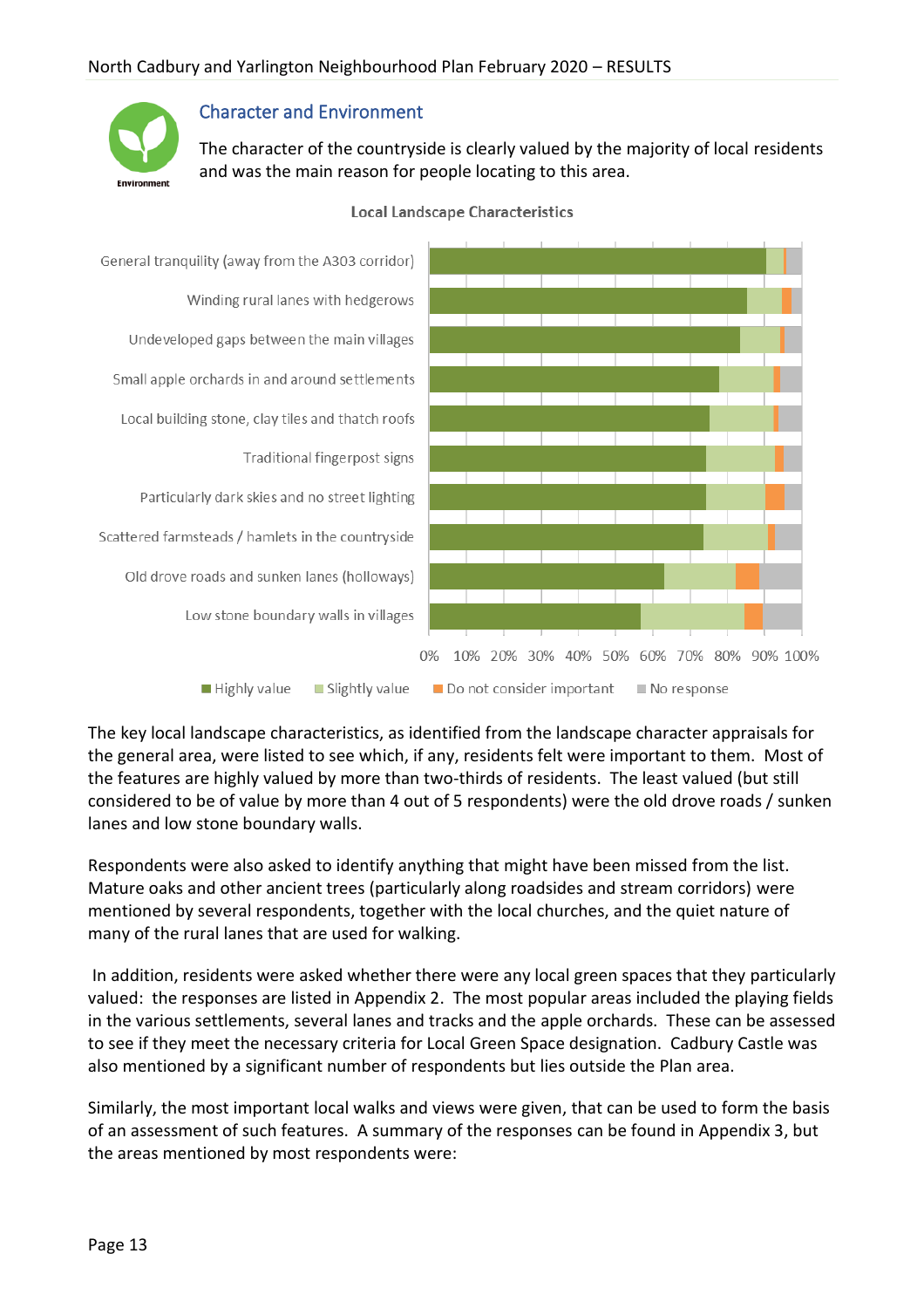- − Cadbury Castle (45 mentions)
- − Corkscrew Lane (19 mentions)
- − Ridgeway Lane (10 mentions)
- − North Town (9 mentions)
- − Crawford Lane (8 mentions)
- − Clare Field (7 mentions)
- − Footpath from North Cadbury to Yarlington (6 mentions)
- − Glebe Field (6 mentions)
- − Frog Lane, Smallway (5 mentions)
- − Hearn Lane (5 mentions)
- − Yarlington Sleights (5 mentions)



# Design criteria for new buildings

People were asked to list their main concerns about new building, including any design or layout they felt would be inappropriate and should be avoided in the area.

The top five concerns are:

| $\frac{9}{6}$ | Key concerns / comments                                                                                                                                                    |
|---------------|----------------------------------------------------------------------------------------------------------------------------------------------------------------------------|
| 28%           | designs that are not in keeping with the character of the area (with quite a few<br>highlighting the use of local materials as key, and avoidance of overly modern-looking |
|               | designs)                                                                                                                                                                   |
| 16%           | too high density / lack of green spaces (with concern that development was crammed in                                                                                      |
|               | and there was not room for wildlife, views, etc)                                                                                                                           |
| 11%           | inappropriate large scale / estate developments                                                                                                                            |
| 8%            | insufficient parking                                                                                                                                                       |
| 7%            | uniformity / lack of character in designs                                                                                                                                  |

Other concerns included: affordability/ too many large houses being built; carbon / environmental impact of the building; houses that are too small (not wanting 'small boxes'); street lighting / light pollution; poor workmanship; high rise / flats (not in keeping); building in flood risk areas; use of inappropriate flat roofs.

Respondents were asked to give examples of recent housing or other building developments in the local area (in or close to the parish) that they thought were particularly good. A full list is given in Appendix 4, with the most common suggestions shown below:

- − New properties by Galhampton Stores / Turstin Court (11 mentions)
- − Courtyard complex, North Cadbury (10 mentions)
- − Galhampton Village Hall (9 mentions)
- − New Sparkford development (9 mentions)
- − Ridgeway (9 mentions)
- − South Cadbury Court View (8 mentions)
- − Newt housing near Yarlington (8 mentions)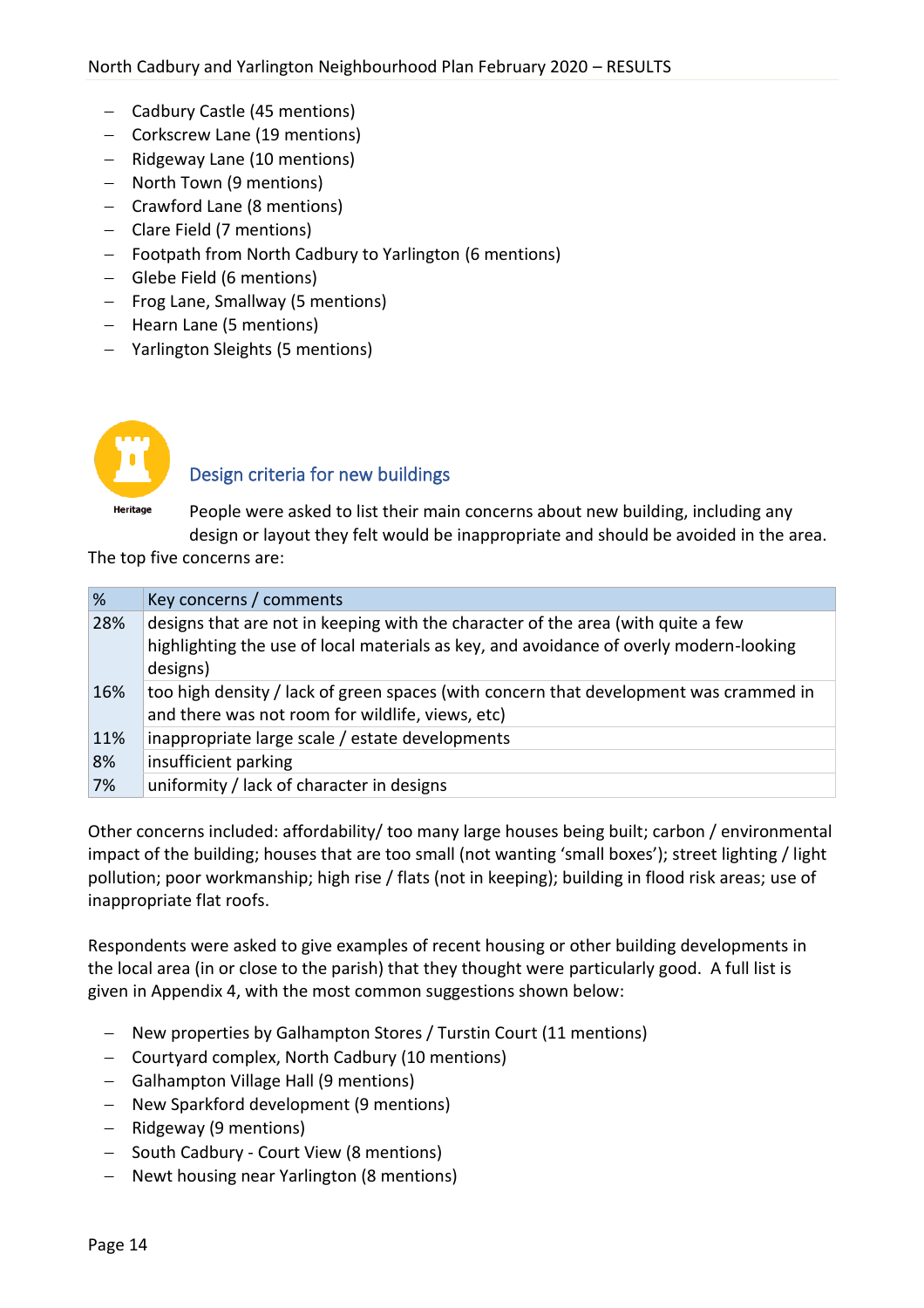### Open ended responses

The survey contained a comments box to enable people to raise any issue that had not been covered elsewhere. A number of people took the opportunity to thank the Parish Council and Neighbourhood Plan Group for the work done in compiling the survey.

People raised concerns about proposals for large-scale development (with reference to a large events centre in Yarlington being promoted, as well as possible development on Clare Field in North Cadbury). These proposals have not been presented to the Neighbourhood Plan Group, and any development sites that landowners want considered for inclusion in the Neighbourhood Plan should be submitted via the 'Call for Sites' and will be subject to consultation later this year. No other common issues were raised.

We hope you have found the results of this survey interesting.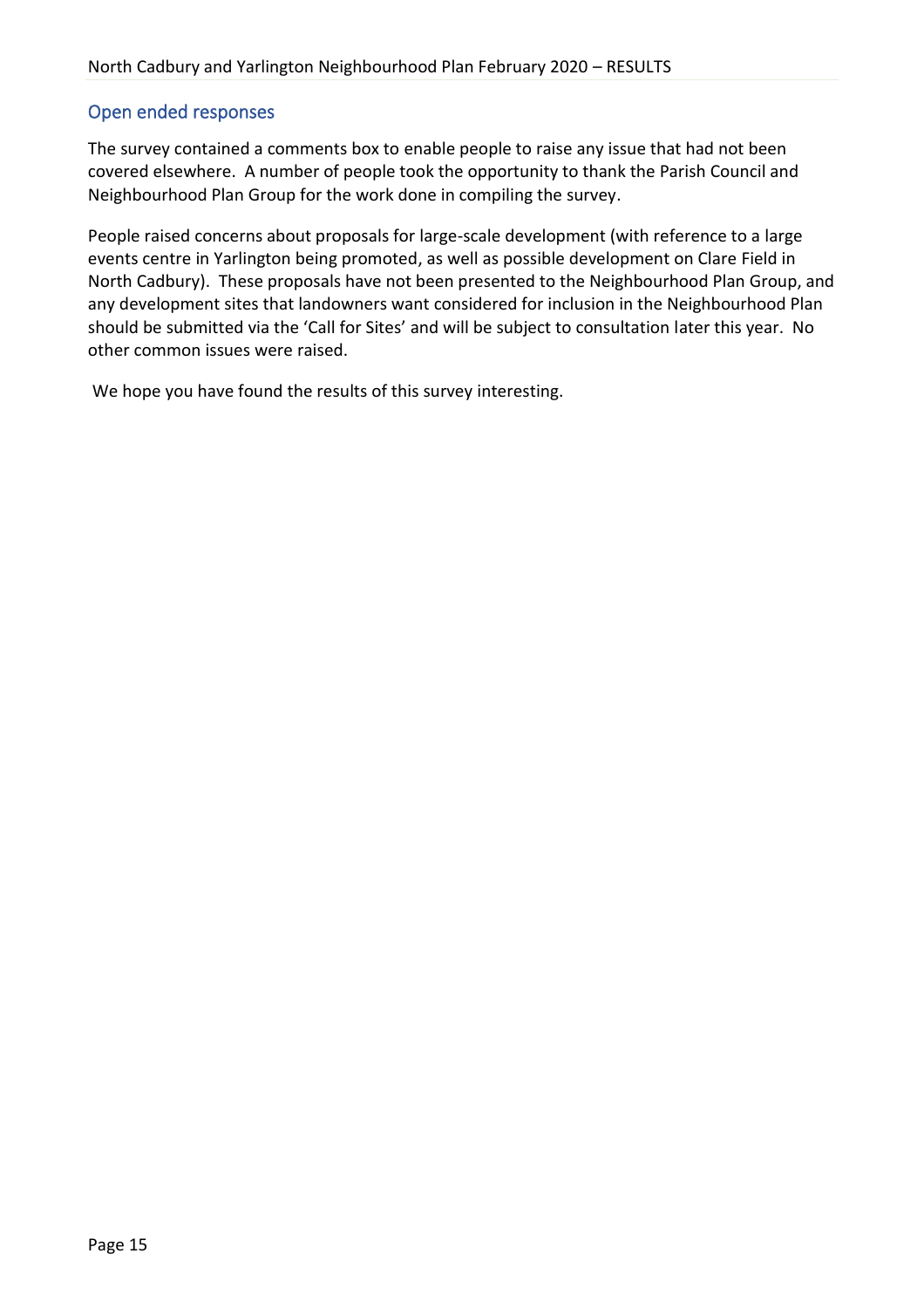# Appendices

Appendix 1: Specific locations for development suggested by respondents

#### *Galhampton:*

- − Tincknells Harvest Works Site (x20 mentions)
- − Turstin Court next to Galhampton Country Store (x3 mentions)

#### *North Cadbury:*

- − Area beyond village shop & beyond Farm, Woolston Rd. (x6 mentions)
- − Back of North Cadbury School, the Old Bakery (x3 mentions)
- − Parish Hill (x3 mentions)
- − The fields between Chapel Lane and Sandbrook Lane up to Brookhampton Farm.(x1 mention)
- − Small development at Clare Field (x1 mention)
- − The field in Galhampton Road North Cadbury (x1 mention)
- − Field south of the eastern end of Ridgeway Lane.(x1 mention)

#### *Woolston:*

− South of Woolston Road prior to Horseshoe Villas (x1 mention)

#### *Yarlington:*

− Middle Farm (x6 mentions)

#### *Other:*

- − Down Ash opposite the Business Park (x5 mentions)
- − Old North Town Farm site (x3 mentions)
- − Anywhere around North Leeze Farm.(x1 mention)

## Appendix 2: Valued local green spaces suggested by respondents

#### *Galhampton:*

- − Galhampton children's playground / playing fields (x21 mentions)
- − Field behind Galhampton Village Hall / Long Street (x5 mentions)
- − Fields either side of Hearn Lane (x2 mentions)
- − Slipperstone (x2 mentions)

#### *North Cadbury:*

- − North Cadbury play area / tennis courts and playing field (x45 mentions)
- − Allotments (x 11 mentions)
- − Clare Field (x8 mentions) / Ridgeway Lane and surrounds (x6 mentions)
- − Fields immediately behind the school playing field (x6 mentions)
- − School playing field (x6 mentions)
- − Church Field south of the Old Rectory (clear view of Cadbury Castle) (x7 mentions)
- − Field behind houses at Mitchells Row, Brookhampton (x4)
- − Fields above North Town (x4)
- − North Cadbury Church grounds (x3 mentions)
- − Catash Inn (garden / grounds) (x2 mentions)
- − Old Bakery, North Cadbury (x1 mention)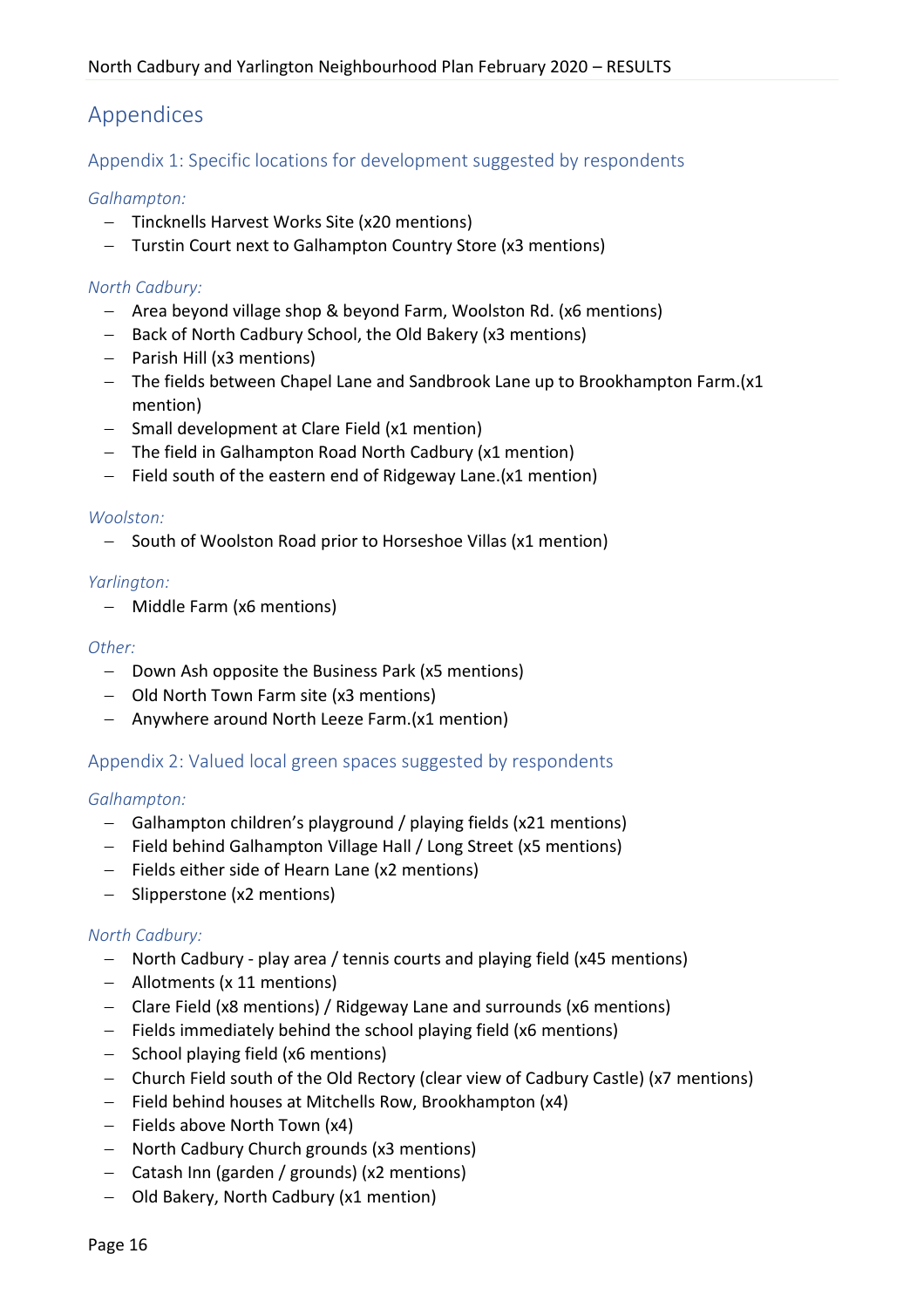#### *Woolston:*

- − Corkscrew Lane and surrounds (x15 mentions)
- − Middle Ridge Lane, Woolston (x1 mention)

#### *Yarlington:*

- − Space by the pond where the Yarlington Fringe Festival is held (x3 mentions)
- − Area round Yarlington Church (x3 mentions)
- − Crockers Hill (x1 mention)

#### *Other:*

- − Apple orchards (x8 mentions)
- − Sandbrook Lane (x5 mentions)

#### *Outside the Plan area:*

- − Cadbury Castle / Camp / Fort / Hill (x 35 mentions)
- − Corton Denham Ridge (x 2 mentions)
- − South Cadbury Park & playing field (x1 mention)
- − The woods and gardens at the Newt (x1 mention)

#### Appendix 3: Spectacular Walks and Views suggested by residents

- − Avenue to Cadbury Court (x2 mentions)
- − Brookhampton to North Cadbury allotments (x2 mentions)
- − Cadbury Castle/Camp (x45 mentions)
- − Church Lane, Woolston (x1 mention)
- − Clare Field (x7 mentions)
- − Corkscrew Lane (x19 mentions)
- − Crawford Lane (x8 mentions)
- − Fairfield Yarlington (x1 mention)
- − Footpath above Yarlington Lodge (x2 mentions)
- − Footpath from Chapel Lane to Sandbrook Lane (x1 mention)
- − Footpath from North Cadbury to Yarlington (x6 mentions)
- − Footpath South East from Manor Farm NC (x1 mention)
- − Footpath from Woolston to Lower Woolston (x1 mention)
- − Frog Lane, Smallway (x5 mentions)
- − Galhampton Hill (x3 mentions)
- − Galhampton Manor (x3 mentions)
- − Glebe Field (x6 mentions)
- − Hearn Lane (x5 mentions)
- − Leland Trail (x3 mentions)
- − Macmillan Way (x3 mentions)
- − Monarchs Way (x2 mentions)
- − North Town (x9 mentions)
- − Restricted Byway Cutty Lane (x1 mention)
- − Restricted Byway Woolston to Yarlington (x3 mentions)
- − Restricted Byway Ridgeway Lane (x2 mentions)
- − Ridgeway Lane (x10 mentions)
- − Road Woolston to Yarlington (x1 mention)